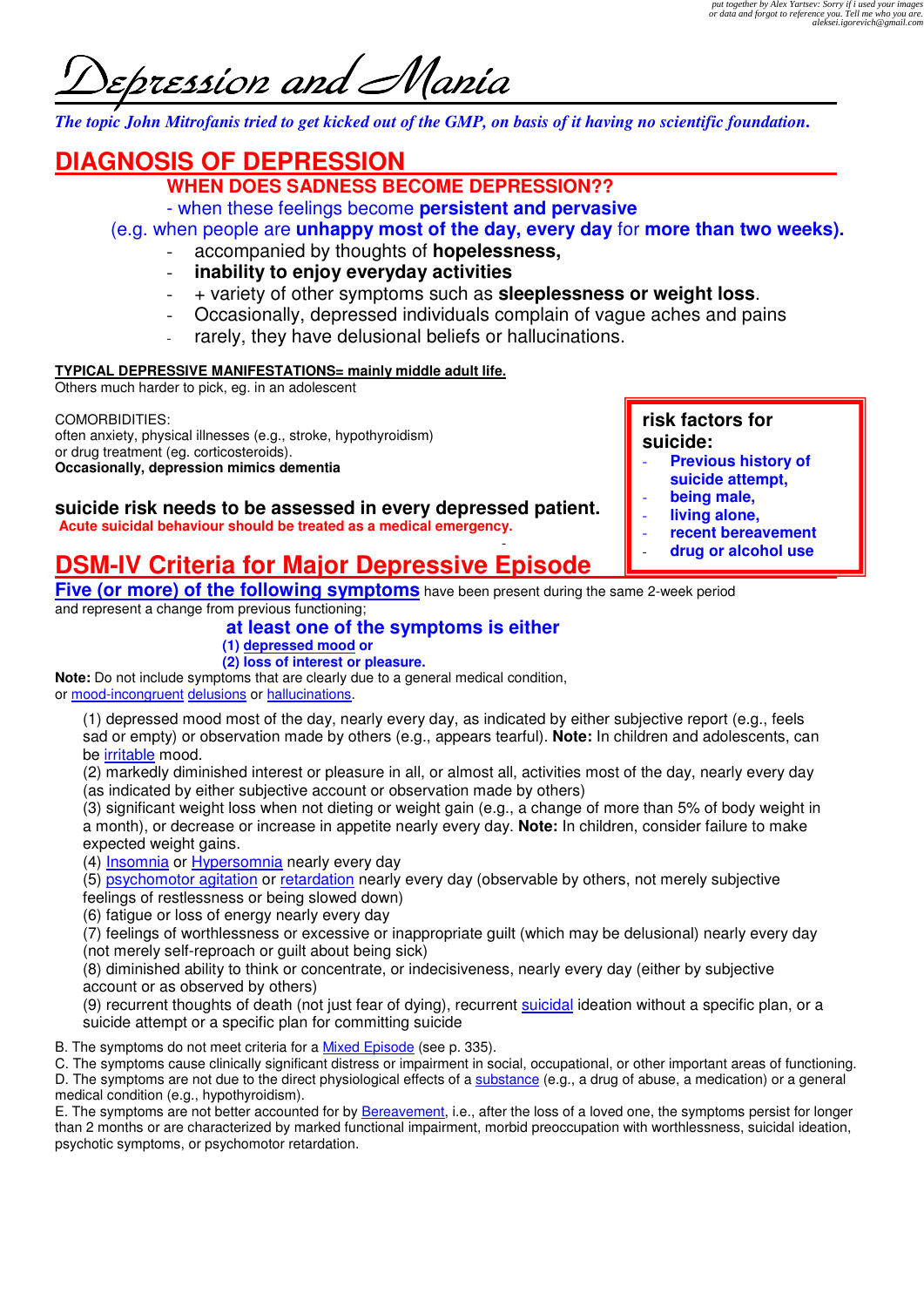# **Management : Cognitive Behaviour Therapy and Depression/Anxiety**

# =**An attempt to modify thoughts, behaviours and emotions**

(assumed to be important components of depression: so its not all chemistry)

There are **four major theoretical models of depression**

# **Seligman's** learned helplessness theory;

CBT aims to help people with depressive disorders understand the link between their thoughts, behaviour and emotions = at least as effective as first-line pharmacological treatments for major depression (eg. Elkins, Gibbons, Shea & Shaw, 1996; Scot, 1996).

 $=$  of equivalent efficacy in the treatment of severely depressed outpatients (DeRubeis et al., 1999).

= **more strongly indicated in cases of mild to moderately severe depression or as an adjunct to medication**.

Also indicated if there was prior positive response to CBT  **if the patient has a preference for psychotherapy, if medication is contraindicated, if a competent trained clinician with expertise in CBT is available.**

when dogs and rats receive uncontrollable shocks they eventually become very helpless and give up trying to avoid the shocks. Seligman found that humans react in much the same way, but only after making the attribution

(or causal explanation) **that they have no control over the negative events** in their lives. people's attributions for past events shape their expectations about future events. **When bad things happen to people with optimistic styles** they attribute the negative outcome to causes that are

- specific (confined to a particular event),
- unstable (not likely to occur regularly)
- external (not their fault alone)

### **when bad things happen to those with a depressive style**,

the negative outcome is attributed to causes that are

- stable (occur regularly),
- global (occur across many situations)

# internal (are their fault alone).

**Abrahamson's** attributional model,

highlighted the role of a sense of hopelessness critical in the development of depressive disorder.

**When a person with a depressive or pessimistic style experiences a negative event they will see these events as being uncontrollable, feel** 

**helpless, and become hopeless about regaining control**. This hopelessness leads to depressive disorder.

# **Lewinsohn's** learning-based model,

posits that **negative life events bring about a change in the degree to which a person's interaction with their environment is rewarding**.

Less rewards  $\rightarrow$  decrease in reward-driven activities  $\rightarrow$  even less opportunity for rewards  $\rightarrow$ even less activity

Therapeutic strategies based on this learning based model require that **individuals with depression actively increase rewarding behaviours in their lives.**

# **!! Beck's** cognitive model. !!

Beck's cognitive model of depression has been the most influential, widely researched and clinically applied model of major depression.

**CORE OF THE MODEL: "COGNITIVE TRIAD"** 

- **1. Seeing themselves as worthless**
- **2. Seeing the world as hostile**
- 3. **Seeing the future as bleak**

# **PLUS: characteristic "THINKING ERRORS":**

- black-and-white thinking
- overgeneralisation
- catastrophising

# **ALL THIS ARISES FROM EARLY LEARNING EXPERIENCES**

= enduring core belief systems about the person's view of themselves or their environment

### **THUS: COGNITIVE BEHAVIOUR THERAPY:**

#### Patients are taught to **systematically identify, evaluate and challenge the thoughts and beliefs that are believed to maintain their depression.**

For example, **once an unhelpful thought is identified** (eg. 'I will fail the test, which will show that I'm a failure as a person') **the validity of the thought is evaluated** and the dysfunctional assumptions and attributions are identified. Sometimes the **assumptions will need to be tested** by setting up a behavioural experiment in which an assumption is tested by real-life experience (eg. sit the test and see whether you pass or fail the test). Lastly, more realistic and helpful thinking is put in place of the negative thinking (eg.'I've passed other exams so far, it will be a difficult test, so even if I do fail, I am not a failure as a person"). **The scheduling of activities** is used in the early stages of therapy to counter the loss of motivation and hopelessness that characterises depression. A **weekly activity schedule** is used for planning activities that are rewarding to people in terms of the degree to which they bring about a sense of pleasure or achievement. **Goal setting and problem solving** can provide a structure to help depressed individuals to overcome the low motivation, excessive rumination and sense of hopelessness that can stop them from dealing with real-life problems and progressing in their lives.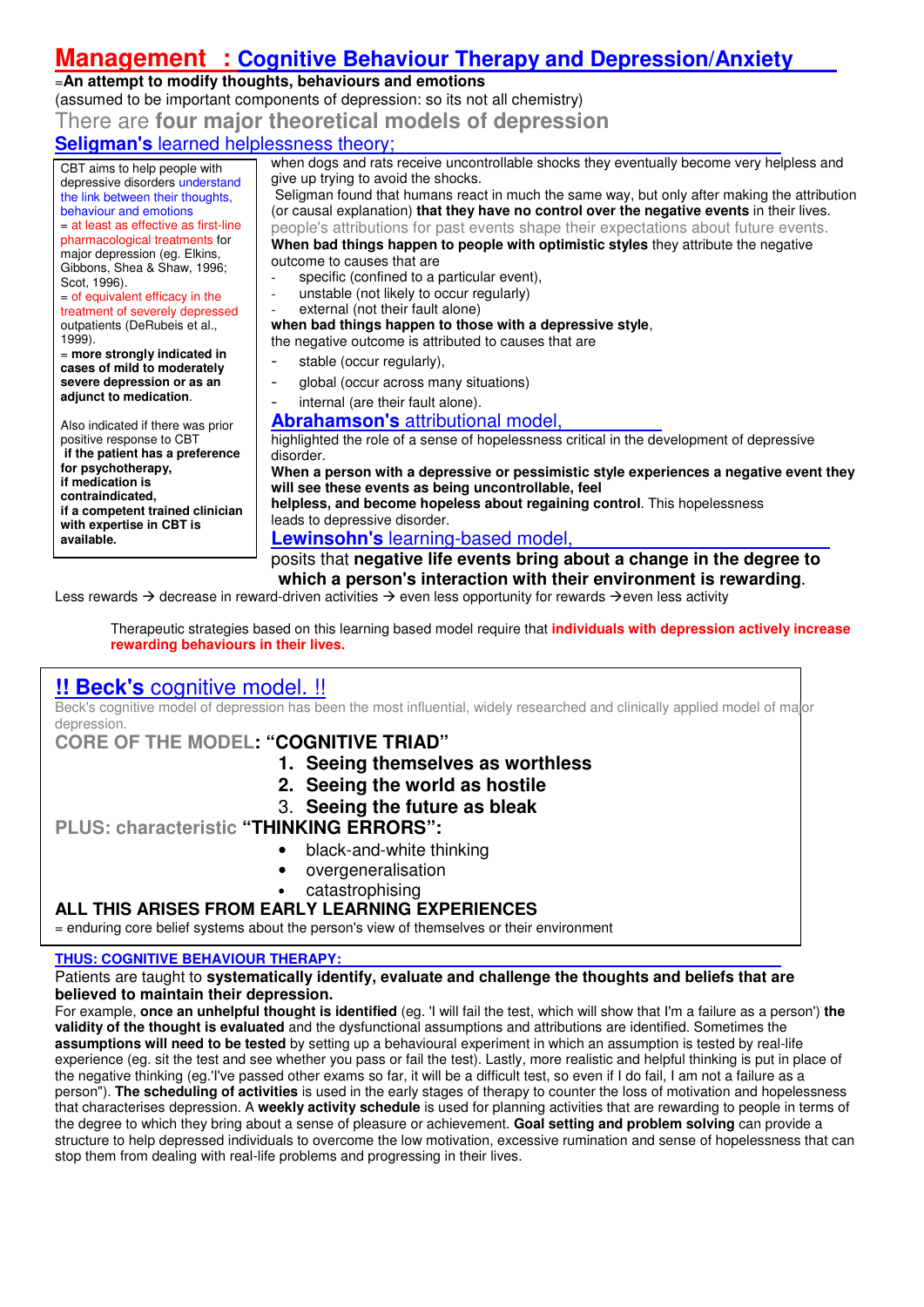# **MANAGEMENT of Depression/Anxiety**

# **IMMEDIATE:**

**issues of safety** (e.g. suicide risk); see next page **the setting for treatment** (e.g. hospitalisation vs. outpatient, voluntary vs. involuntary treatment);  **medical management** (e.g. treatment of self inflicted injury).

# **SHORT TERM:**

#### **assessment of relevant comorbidity** which might impact on treatment

- commonly anxiety disorders, such as
	- panic disorder,
	- agoraphobia
	- social phobia,
	- as well as substance abuse and personality disorders.
- Alcohol abuse is one comorbid condition which has important relationships with depression.

#### **decision making regarding specific treatment** of the depression

# **→ ORGANIC and PSYCHIATRIC treatments:**

**Organic treatments**

- = antidepressants,
	- = antipsychotics
	- = anxiolytics
- $=$  electroconvulsive therapy (ECT).
- **Psychiatric treatments**
	- **=** counseling and cognitive therapy.

Most patients will require some combination of these and studies show that mixing organic and psychiatric treatments is more effective than either treatment alone.

# **Electroconvulsive therapy: !! LAST RESORT !!**

for sever unresponsive and life-threatening depression

# **LONG TERM:**

maintenance treatment (both organic and psychological) following recovery

#### **depression is a recurring condition**

It is necessary to know how long antidepressants need to be continued following recovery and what strategies have been shown to be useful in preventing recurrences.

elements of history most predictive of a serious suicide attempt: http://www.drrichardhall.com/suicide.htm

(Suicide Risk Assessment: A Review of Risk Factors For Suicide In 100 Patients Who Made Severe Suicide Attempts;

- **1) Severe anxiety (92%) and/or panic attacks (80%)**
- **2) Depressed mood (80%)**
- **3) Recent loss of close personal relationship (78%)**
- **4) Alcohol or substance abuse (68%)**
- **5) Feelings of hopelessness (64%), helplessness (62%), worthlessness (29%)**
- **6) Global insomnia (46%) Partial insomnia (DFA or SCD or EMA) 92%**
- **7) Anhedonia (43%)**
- **8) A chronic deteriorating medical illness (41%)**
- **9) Inability to maintain job or student status (36%)**

### **10) Recent onset of impulsive behavior (29%)**

#### **11) Recent diagnosis of a life-threatening illness -- cancer, AIDS (9%)**

- **MAJOR RISK FACTORS FOR SUICIDE** 
	- **History of suicide attempt(s)**
	- History of psychiatric illness
	- Coexistent alcoholism or substance abuse
	- Manifestation of psychotic features, especially command hallucinations, severe psychic anxiety, panic attacks, agitation, and severe insomnia
	- Positive family history of suicide, especially parents
	- Social isolation (eg, living alone)
	- Unemployed
	- Physical illness, especially chronic pain or terminal illness
	- Increased age: peak risk in men is at age 75; in women, age 55 to 65
	- Gender: females make more suicide attempts, but males are four times more likely to die from suicide
	- Marital status: the widowed, divorced, separated, married without children, or never married are at greater risk
	- Communication to family, friends, or physician of intent, financial plans after death, or specific means of suicide
	- Data from Ann N Y Acad Sci. 1997;836:288-301. BMJ. 2002;325:149-52.

Veterans Health Administration/Department of Defense clinical practice guideline for the management of major depressive disorder in adults.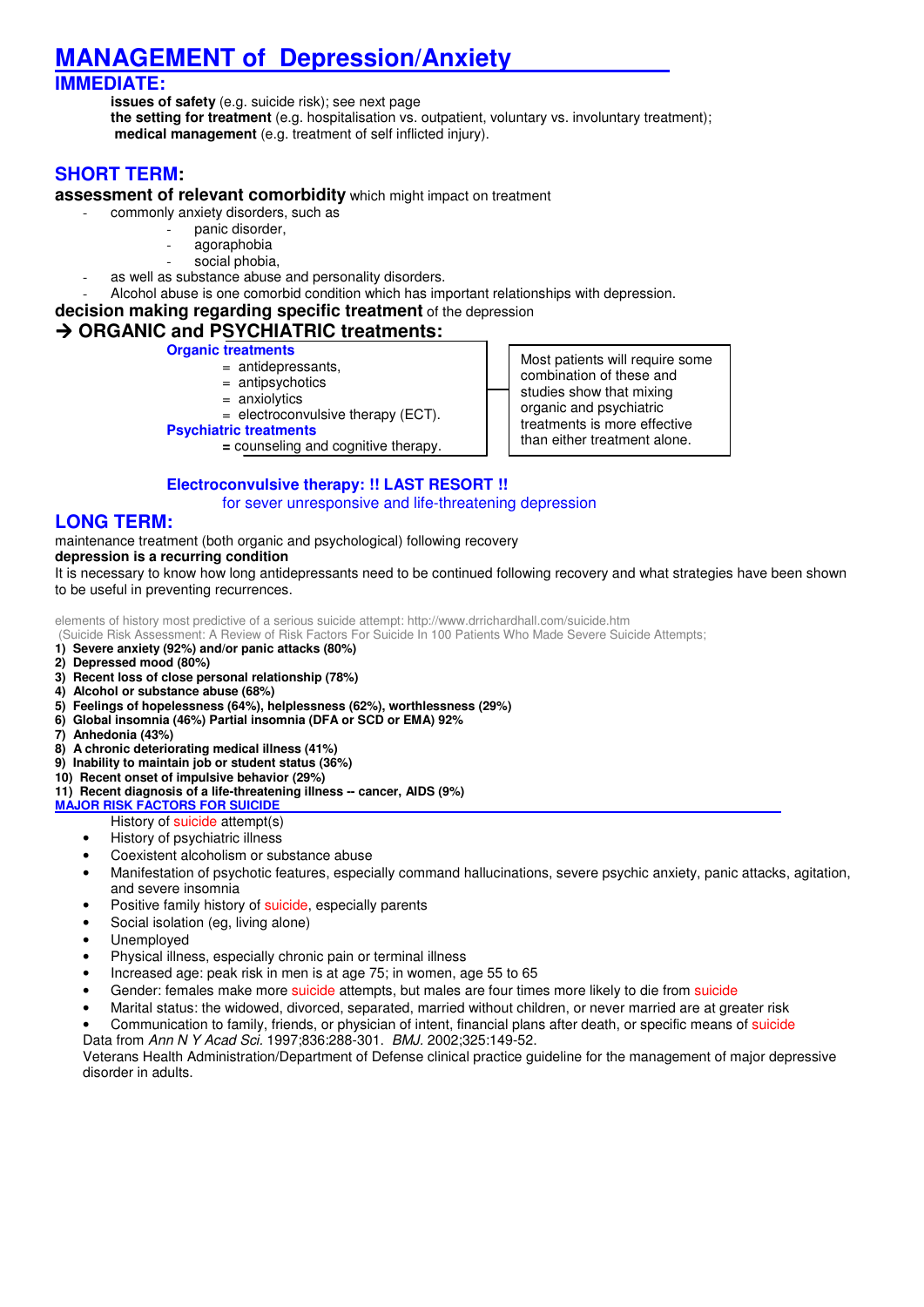# **Anxiety = fundamental negative affect (emotion)**

**= a response to a threat, = "fight or flight"response and hypervigilance + awareness of threat**

(may range from vague apprehension to intense dread or panic)

### **PATHOLOGICAL ANXIETY:**

the source of threat is **not apparent or insufficient** to cause given response

#### **Aetiology:**

Stereotyped response to threatening environmental features: eg.

- size (large animals),
- type of motion (reptiles),
- sounds (crying),
- **certain interpersonal situations** (separation anxiety).

### **ANXIETY ENHANCES PERFORMANCE**

except at **high levels**, when performance deteriorates **(Yerkes-Dodson Law).** 

**Separation Anxiety is the** 

**first emotion to appear in human development.**

**= first appears at 6-7 months**

(when the brain is capable of evaluating threats) = anxiety at this stage strongly related to adult episodes (John Bowlby's school)

**10% of a GP's patients have anxiety disorders.**  Every 6 months, 1 in 20 people will see a doctor about anxiety. **Women twice more likely**  There is often a background of vulnerability, eg. history of

separation anxiety; plus precipitating factors... all lead to an episode

#### **Symptoms**

- "butterflies in the stomach"
- diarrhoea
- sweating
- syncope
- tachycardia
- tingling in the extremities
- tremors urinary frequency, hesitancy or urgency

# **anxiety may also be due to**

#### major trauma,

- drug withdrawal,
- a range of physical illnesses (eg thyrotoxicosis),
- depression or schizophrenia.

An adequate model of anxiety integrates data from a number of disciplines including evolutionary theory, developmental studies, neurophysiology, biochemistry, and the cognitive-behavioural school of psychology. Such a model provides a framework for therapy.

# **DSM-IV (2000)criteria of GENERALISED ANXIETY:**

**1) Excessive anxiety and worry** (apprehensive expectation), during **more days than not for at least 6 months**,

**2)**The person finds it **difficult to control the worry.**

**3)** Associated with three (or more) of the following six symptoms

(at least some symptoms present for more days than not for the past 6 months).

**Note:** Only one item is required in children.

- (1) restlessness or feeling keyed up or on edge
- (2) being easily fatigued
- (3) difficulty concentrating or mind going blank
- (4) irritability
- (5) muscle tension
- (6) sleep disturbance (difficulty falling or staying asleep, or restless unsatisfying sleep)
- **4)** The focus of the anxiety and worry is **not confined to features of an Axis I disorder**, e.g.,
- the anxiety or worry is not about having a Panic Attack (as in Panic Disorder),
- being embarrassed in public (as in Social Phobia),
- being contaminated (as in Obsessive-Compulsive Disorder),
- being away from home or close relatives (as in Separation Anxiety Disorder),
- gaining weight (as in Anorexia Nervosa).
- having multiple physical complaints (as in Somatization Disorder),
- having a serious illness (as in Hypochondriasis),
- the anxiety and worry do not occur exclusively during Posttraumatic Stress Disorder.

**5)** The anxiety, worry, or physical symptoms cause clinically significant distress or impairment

**6)** The disturbance is not due to the direct physiological effects of a substance (e.g., a drug of abuse, a medication) or a general medical condition (e.g., hyperthyroidism) and does not occur exclusively during a Mood Disorder, a Psychotic Disorder, or a Pervasive Developmental Disorder.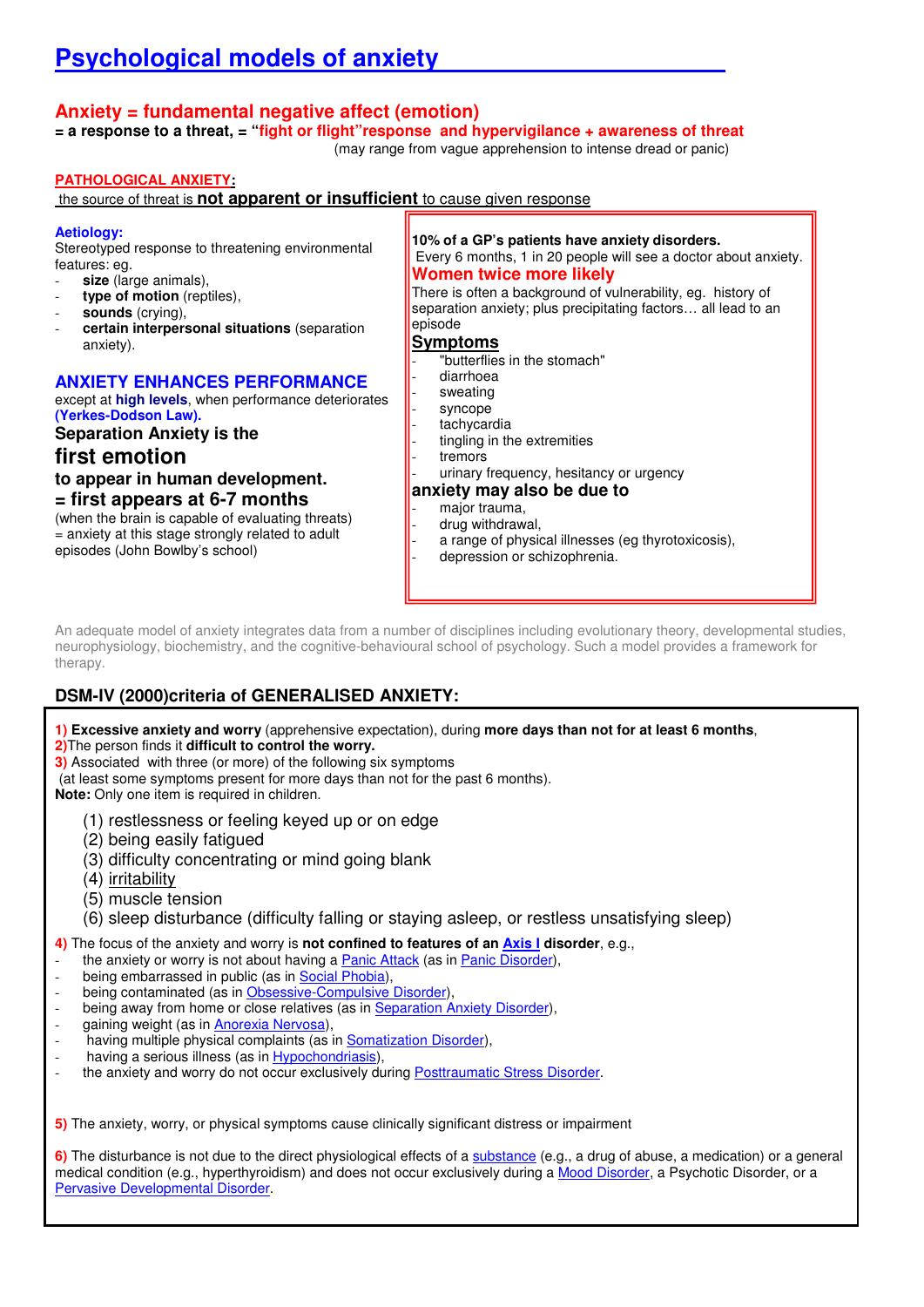# **PHARMACOLOGY of anxiety**

# **Public Health Burden:**

"**Forty five million working days are lost every year because of anxiety and stress conditions** compared to 760,000 due to strikes and labour disputes"

(from the Scrip Report on Anxiety Disorders and the Market for Anxiolytic Drugs).

## **BENZODIAZEPINES:**

Eg. **diazepam** (VALlUM, ANTENEX, DIAZEMULS, DUCENE**), oxazepam** (SEREPAX, ALEPAM, MURELAX), **alprazolam** (KALMA, RALOZAM, XANAX).

### **ACTION: enhances GABA action on GABA-A receptors.**

**(GABA-A receptors are CHLORIDE ION CHANNELS;** made of 5 subunits, thus numerous drug targets) The influence of benzodiazepines **may be restricted to less than 20% of GABAA receptors I.e those that DECREASE ANXIETY are called POSITIVE MODULATORS Those that INCREASE it are called NEGATIVE MODULATORS**  (eg. flumazenil (ANEXATE) can reverse benzo overdoses by antagonising both +ve and –ve modulation)

**!! PLUS !!** there are endogenous benzo ligands. "endozepines" which are pro-anxiety (-ve mods)

## **5-HT AGENTS:**

. **Buspirone is a nonsedating anxiolytic drug that acts on 5-HT receptors**

- has high affinity for 5-HT1A receptors.

The anxiolytic effect of buspirone **takes days or weeks to develop**.

Unlike benzodiazepines, buspirone does not produce sedation or loss of coordination.

Buspirone is an anxiolytic drug given at a dosage of 15 mg/day. The mechanism of action of the drug is not well characterised, but it may exert its effect by acting on the dopaminergic system in the central nervous system or by binding to serotonin (5-hydroxytryptamine) receptors. Following a oral dose of buspirone 20 mg, the drug is rapidly absorbed. The mean peak plasma concentration (Cmax) is approximately 2.5 micrograms/L, and the time to reach the peak is under 1 hour. The absolute bioavailability of buspirone is approximately 4%. Buspirone is extensively metabolised. One of the major metabolites of buspirone is 1-pyrimidinylpiperazine (1-PP), which may contribute to the pharmacological activity of buspirone. Buspirone has a volume of distribution of 5.3 L/kg, a systemic clearance of about 1.7 L/h/kg, an elimination half-life of about 2.5 hours and the pharmacokinetics are linear over the dose range 10 to 40 mg. After multiple-dose administration of buspirone 10 mg/day for 9 days, there was no accumulation of either parent compound or metabolite (1-PP). Administration with food increased the Cmax and area under the plasma concentration-time curve (AUC) of buspirone 2-fold. After a single 20 mg dose, the Cmax and AUC increased 2-fold in patients with renal impairment as compared with healthy volunteers. The Cmax and AUC were 15-fold higher for the same dose in patients with hepatic impairment compared with healthy individuals. The half-life of buspirone in patients with hepatic impairment was twice that in healthy individuals. The pharmacokinetics of buspirone were not affected by age or gender.

**Clinical pharmacokinetics and pharmacodynamics f buspirone, an anxiolytic drug** by Mahmood I, Sahajwalla C Division of Pharmaceutical Evaluation I, Food and Drug Administration, Rockville, Maryland, USA. Mahmoodi@CDER.FDA.GOV *Clin Pharmacokinet* 1999 Apr; 36(4):277-87

# **RISK FACTORS OF DEPRESSION**

### **RISK FACTORS FOR BIPOLAR DISORDER ARE GENETIC AND BIOLOGICAL**

**For major depression, they are psychosocial.** 

Evidence for the risk factors for major depression come from four different sources:

- large scale epidemiological studies.
- case-control studies
- family history studies
- twin studies, (behavioural genetics

#### **Epidemiology**

Evidence for sociodemographic risk factors for depression hase come from epidemiological studies. The Environmental Catchment Area study, was a large scale epidemiological study carried out at six different sites in the United States in the early 1980s. More recently, another large study has been conducted in the United States, the National Comorbidity Study. In the United Kingdom a similar large scale study has been undertaken, the Prevalence of Psychiatric Morbidity among adults living in private households.

# **RISK FACTORS:**

- being female inid age group (not very young or very old)
- low socioeconomic status
- being a single parent with children
- being unemployed or economically inactive
- lower level of education
- being a homemaker rather than having outside employment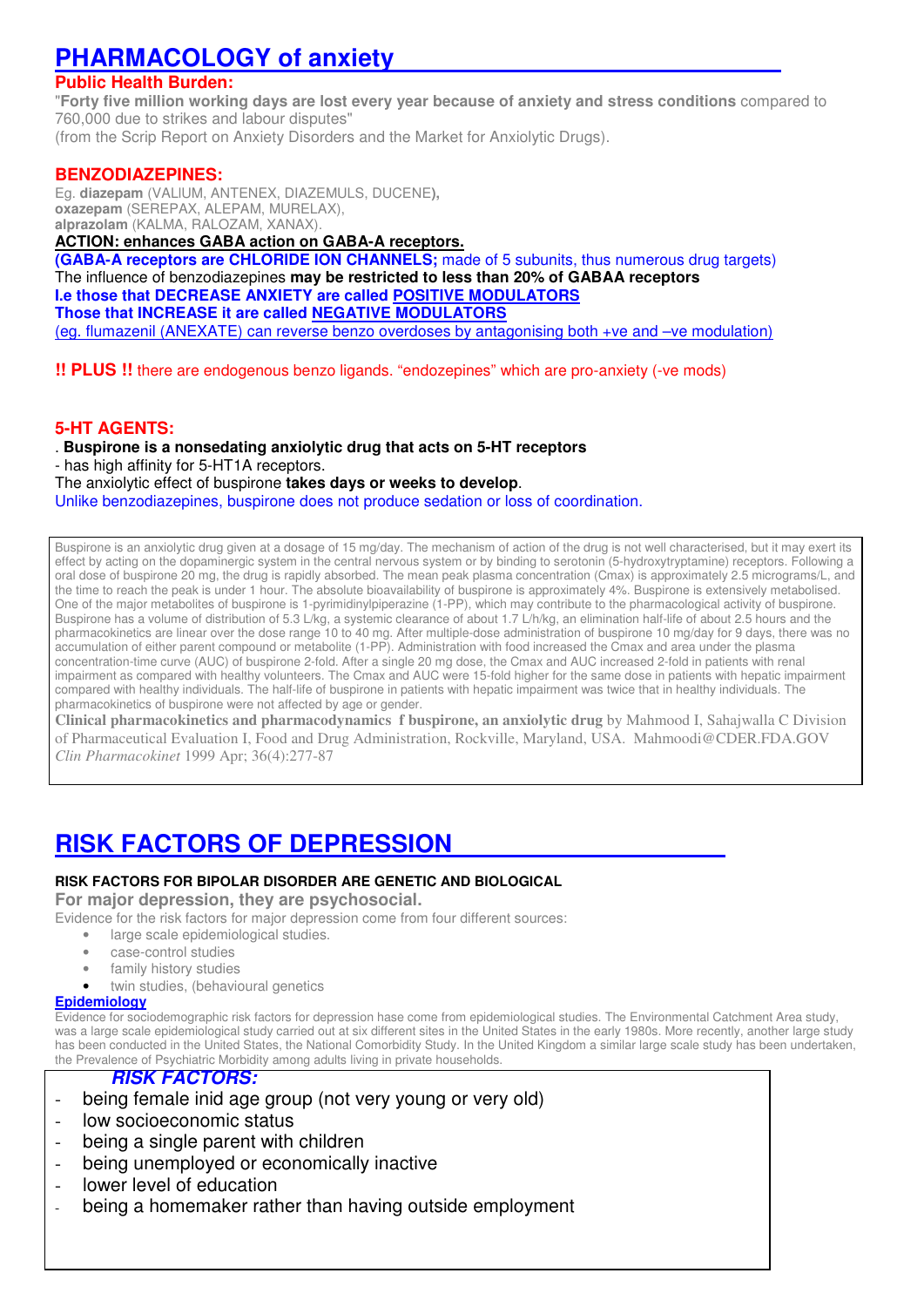**Females** more often depressed because ? men express distress through substance abuse and antisocial behaviour, whereas **women are more likely to express distress with depressive symptoms**. Another explanation is that women are subject to more life stresses than men ?

**PROTECTIVE FACTORS:** 

# Being marrier is protective for MEN but NOT FOR WOMEN!

it is the quality of the marital relationship that is important in protecting against depression.

**Genetic basis for bipolar disorder** has been demonstrated in twin studies in which the monozygotic concordance rate for bipolar disorder is 0.79, and for dizygotic twins is 0.24.

For people suffering from bipolar disorder, the risk of a first degree relative for **bipolar** = 2.9% to 14.5%. risk for their first degree relatives to suffer from **major depression** = 4.2% to 24.3%. GENE LOCUS IS YET TO BE IDENTIFIED

#### **Case Control Community Based Studies**

Brown and Harris study n London = **life events precipitate depression among vulnerable individuals.**

## **VULNERABILITY FACTORS:**

- **Early life experiences**.
	- having experienced poor or dysfunctional parenting
	- (characterised by a lack of care or parental warmth)
		- Having a parent die before the age of 13 years
	- Child abuse (sexual or physical)
	- **Personality type;** neuroticism or interpersonal sensitivity increases the risk of depression.
- **The type of social support**.
	- Individuals with poor social support,
	- being in a dysfunctional relationship
	- having a reliable confidant.= PROTECTIVE FACTOR
	- Social support may influence stress levels by buffering the individual against the emotional effects of stress.
	- A social network might also provide practical support in the face of adversity.
- **Parity**.
- For women there is an increased risk of depression associated with childbirth, which may precipitate a first episode of depression.
- **Having young children at home and no outside or paid employment are major risk factors.**

#### **Life stresses and chronic difficulties**

**the impact of frequent (even positive) changes may be as pathogenic as a bereavement**. **Behavioural Genetic Studies** 

### In these, **the strongest predictors of depression are**

- **stressful life events**,
- a genetic background of depression,
- having a previous history of depression
- having a personality style characterised by neuroticism.

These studies have also found some associations with poor social support, early parental loss and early parental dysfunction.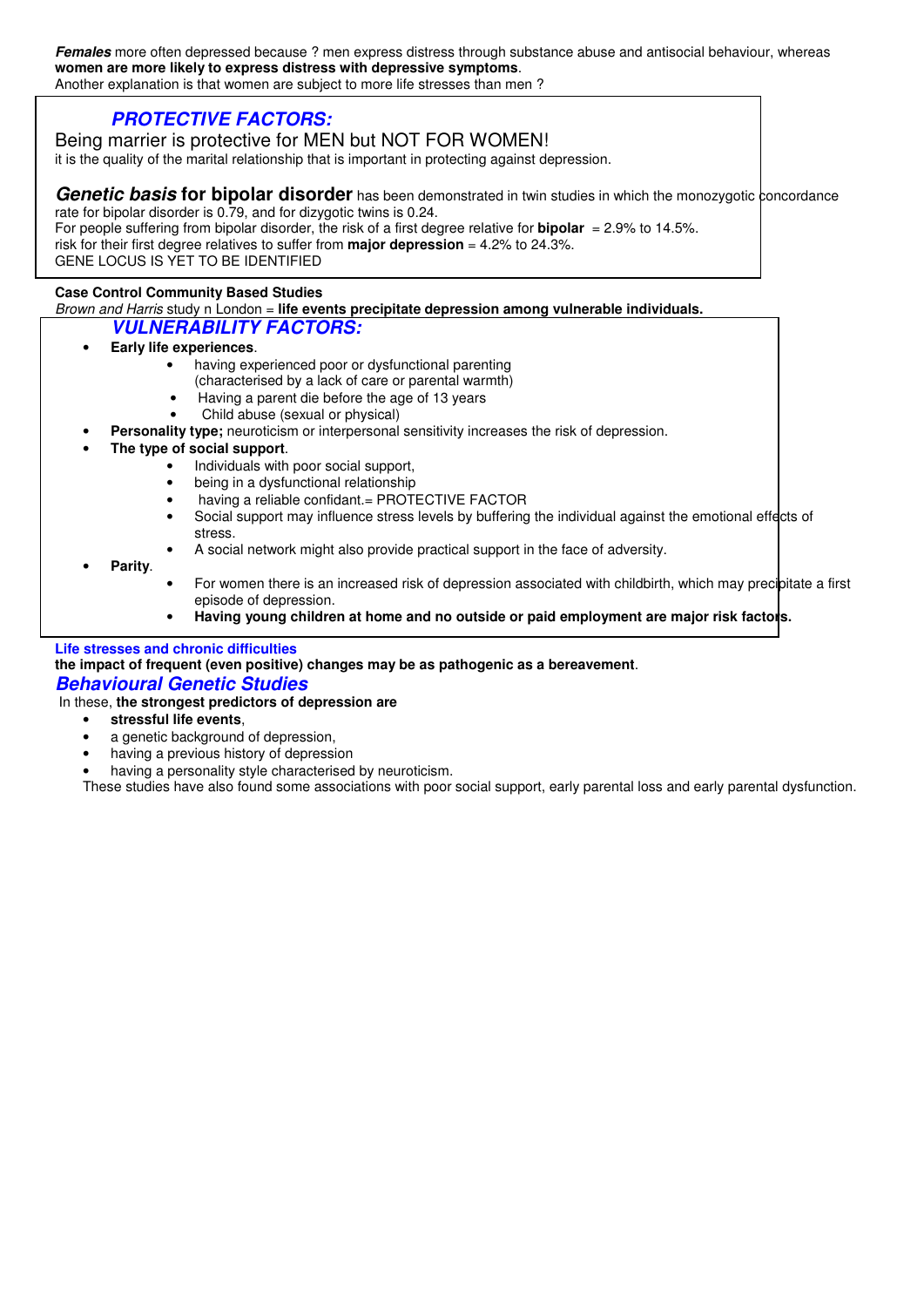# **ASCENDING MONOAMINE SYSTEMS:**

# **Mood, behaviour and affect**

4 actors:

**Catecholamines**: Dopamine, Noradrenaline, Adrenaline. **Indoleamines:**5-HT (serotonin)

These neurone cell bodies are situated mainly in the brain stem

Aminergic cells groups **in the rostral pons and midbrain**

- **the Locus Coeruleus (NA),**
- **the Rostral Raph Nuclei (5-HT)**
- 

**target widespread regions of the cerebral cortex = profound effect on mood and behaviour** 

• **and the Ventral Tegmental Area (DA)**





# **SLEEP DISORDERS**

# **Insomnia is a complaint not a diagnosis.**

**INSOMNIACS perceive that their sleep is inadequate or non-restorative.** 

- frequently complain about
- fatigue
- irritability
- mood disturbance
- poor concentration
- reduced work performance
- daytime sleepiness.

Insomnia may be experienced as **difficulty initiating sleep or difficulty maintaining sleep or both**.

### **CRITERIA: Chronic insomnia = insomnia lasting one month or more.**

Approximately 10% of adults have chronic sleep difficulties and of these, 25-50% take regular medications

# **Women are more likely than men.**

# **Prevelance increases with age.**

**costs \$100 billion annually** in medical costs and decreased productivity.

#### Persistent insomnia = a frequent precursor of depression, THUS prevention or successful treatment of insomnia is likely to reduce the prevalence of depression.

Most patients with insomnia try some form of self-treatment prior to seeking medical assistance, including many inappropriate sleep behaviours such as reading or watching television in bed, non-prescription medication (anti-histamines, imported melatonin, herbal remedies such as valerian root) and alcohol.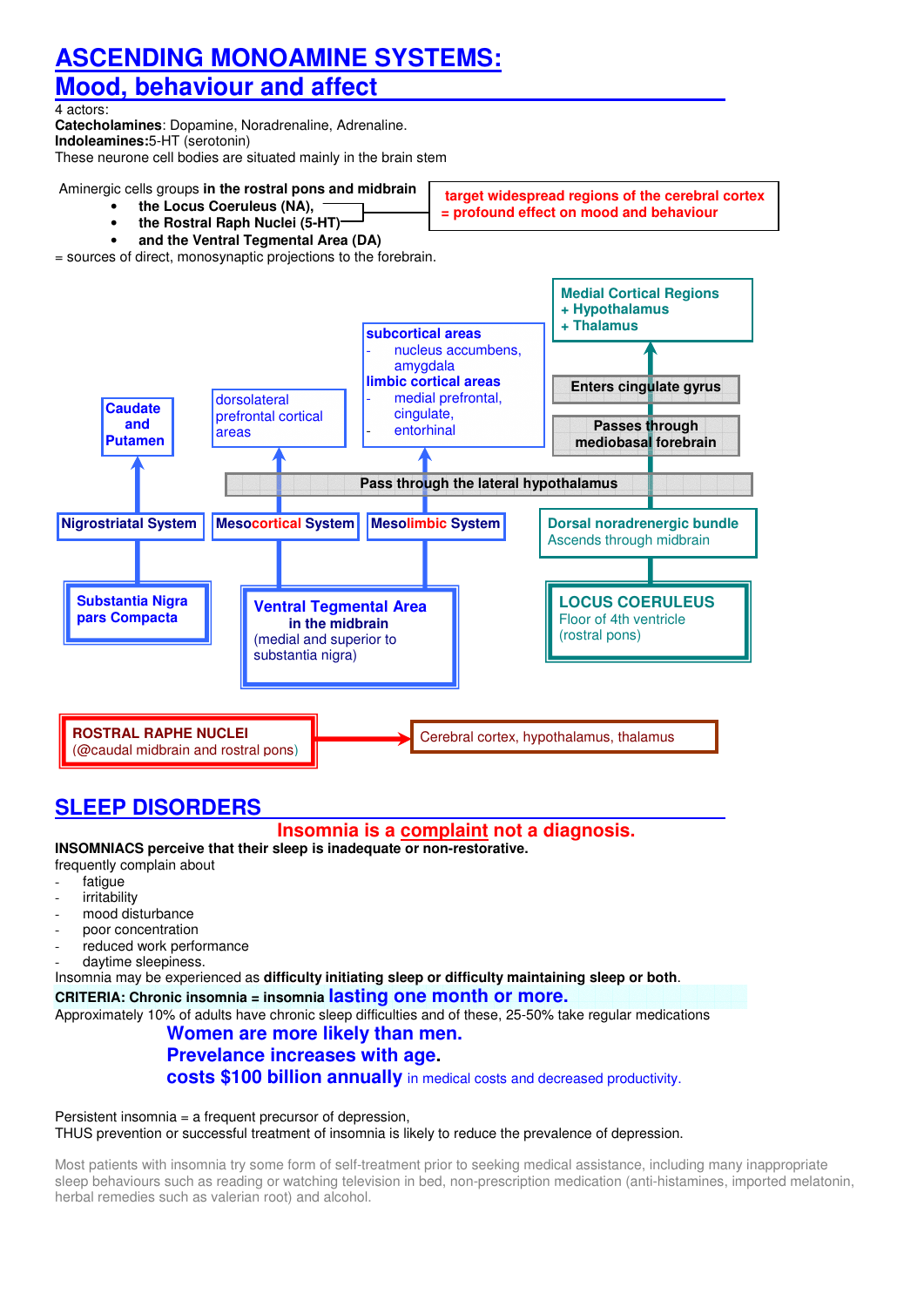#### COMORBIDITIES:

- chronic pain states
- musculo-skeletal conditions (e.g. fibrositis)
- chronic fatique syndrome.
- chronic lung disease.
- gastrointestinal disorders (e.g. irritable bowel, reflux oesophagitis) cardiac disease.

**Depression and insomnia are closely interlinked.** 

**a high prevalence of insomnia in patients with anxiety disorders**.

**restless legs/periodic movements in sleep or sleep apnoea may present with insomnia.** 

# **The commonest form of chronic insomnia is psychophysiological insomnia**.

This disorder commences with transient insomnia

chronic insomnia results from **abnormal conditioning processes** and **learned sleep-inhibiting associations**,  **i.e. bedtime leads to hyperarousal rather than sleep.** 

Hypnotic medication is appropriate for severe cases of transient insomnia; not useful in long-term.

**behavioural therapies are important in insomnia management.** 

**Bright light exposure assists management in patients with disordered circadian rhythm-sleep interactions**

**Neurotransmitter Location of neurons Location of terminals Action** NORADRENALINE **Sympathetic ganglia** Glands, smooth muscle **Locus ceruleus, reticular formation**  Widespread areas of forebrain, cerebellum, brainstem, spinal cord • These cells are **nearly silent electrically** during **sleep**. • They become **somewhat active** during **wakefulness**. • They are **most active** in situations that are **startling** or **call for watchfulness**. • Hence the **locus ceruleus** and other **noradrenergic neurons** may play a role in **maintaining attention** and **vigilance Substantia nigra (compact part)**  Caudate nucleus, putamen **Ventral tegmental area**  Limbic structures, cerebral cortex **Hypothalamus** Infundibulum **Retina (some amacrine cells)**  Local **DOPAMINE Olfactory bulb** Local • The **nigrostriatal** and **mesocortical projections** to **motor cortex** are both consistent with the idea that the **dopaminergic system** is involved in the **initiation of movement**. Its disruption is instrumental in the **movement deficits** seen in **Parkinson's disease**. • However, the extensive **dopaminergic projections** to **limbic structures** and other cortical areas suggest that this system is also involved in **motivation** and **cognition** SEROTONIN **Raphe nuclei** Widespread areas of forebrain, cerebellum, brainstem, spinal cord • The **firing rate** of **serotonergic neurons** also fluctuate with **sleep** and **wakefulness**. It has been proposed that the **serotonin system** is more important for determining the **overall level of arousal** while the **norepineprine system** more important for **phasic changes** in **level of attention**. • n addition, the **serotonin system** has at least one other important role, as part of the **descending pain-control system**

Nolte (1993) The Human Brain 3<sup>rd</sup> Ed. Table 11 (excerpt). p. 418)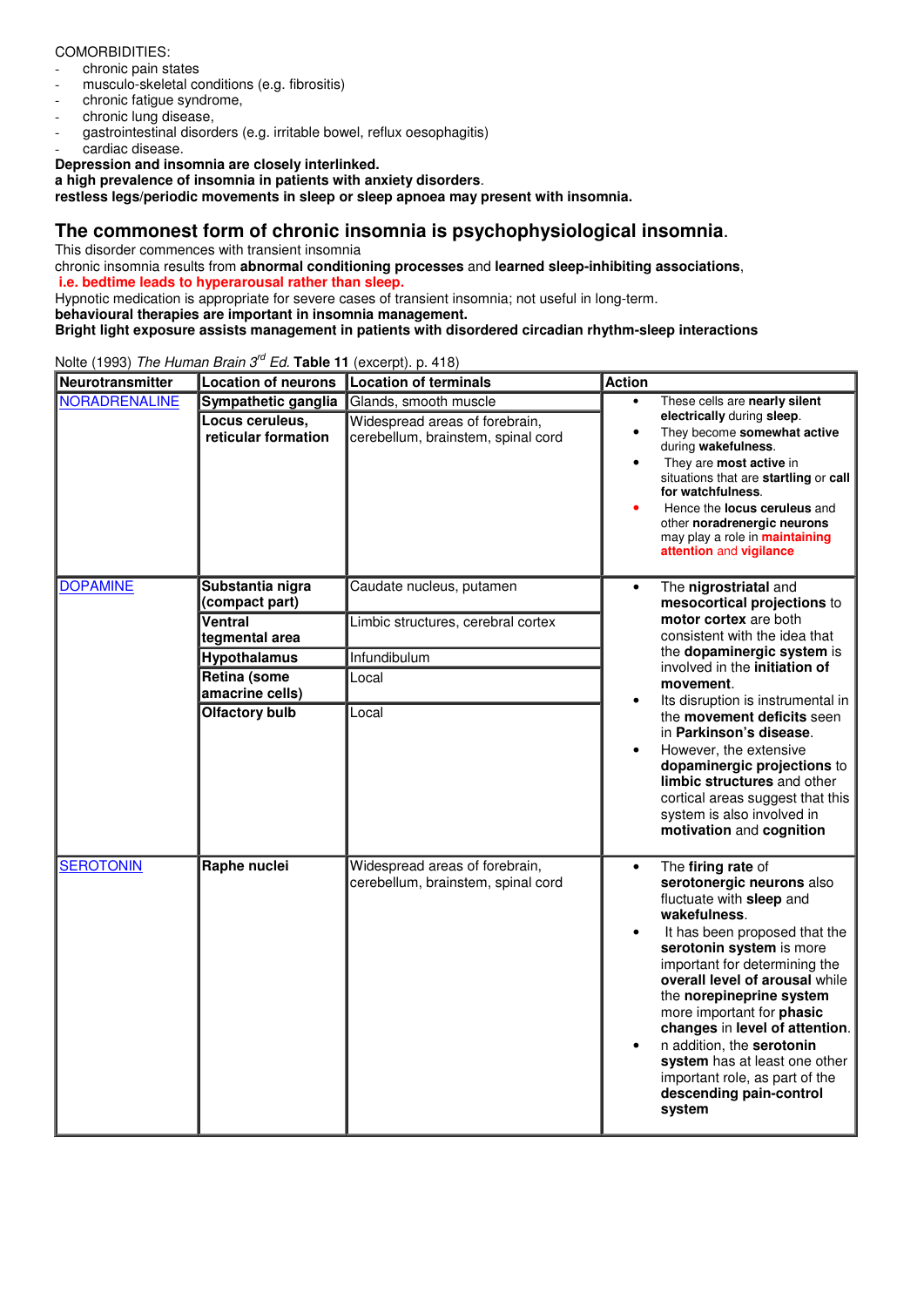# **ANATOMY OF EMOTION**

Mitrofanis lecture 2004-04

NEUROLOGICALLY emotion is defined as **motor response to sensory stimulus** A FEELING is a CORTICAL RECORDING i.e how a cortex perceives an emotion

LIMBIC SYSTEM: means "ring"; = is a ring around the corpus callosum Composed of :

- **Cingulate gyrus** 

- **Hypothalamus**
- **Hippocampus (only memory!!)**
- **Amygdala**

## **NEOCORTEX AND THALAMUS: Mood generators**

#### **Cingulate Cortex:**

**INPUTS:** from mamillary bodies of hypothalamus via the anterior nuclei of thalamus **FUNCTION:** pain perception

Some autonomic response to pain

LESION: no negative perception of pain; it hurts, but I wont avoid doing it again

**Ventral Prefrontal Cortex:** @ base of corpus callosum

 **INPUTS:** from medial dorsal nuclus of thalamus

**FUNCTION:** a mood generator; connects to Amygdala

**LESION:** in chronic depression 50% of PFC is missing

In bipolar depression, prefrontal activity is HIGHLY INCREASED

Extensive lesion = disturbance of intellect

**Orbitofrontal cortex:** 

 **INPUTS:** medial dorsal nucleus of thalamus

**FUNCTION:** Anxiety and Anger

control of visceral autonomic activity, gut in particular

### **Temporal Cortex:**

**FUNCTION:** fear and sexual activity, plus memory storage

**Insula cortex:** 

**FUNCTION:** love and some autonomic function

#### **HYPOTHALAMUS: the prince of emotion, a tiny nodule of the Diencephalon**

# CONTROLS EMOTIONAL EXPRESSION AND AUTONOMIC ACTIVITY

### **INPUTS:**

- **From HIPPOCAMPUS especially the fornix**
- **From AMYGDALA (pathway = striae terminalis)**
- **From BRAINSTEM RETICULAR FORMATION (sensory)**
- **From RETINA (via suprachiasmatic nucleus, for circadian rhythms)**
- **From OLFACTORY CORTEX**

#### **OUTPUT:**

- Back to **BRF** for control of somatic and visceral movement
- To **SPINAL CORD** for visceral activity
- To **anterior nuclei of the Thalamus,** via the **Mamillary Bodies**

#### **TO THE PITUITARY GLAND: a pair of VASCULAR PATHWAYS**

- To the **ANTERIOR PITUITARY**: Paracrine stimulation
	- **Releasing hormones** are sent down **portal veins** into the ANTERIOR PITUITARY Anterior pituitary releases ENDOCRINE HORMONES
- To the **POSTERIOR PITUITARY:** 
	- Via "**paraventricular tract" veins**
	- **Release OXYTOCIN and VASOPRESSIN**

### **BASIC FUNCTIONS:**

- Monitoring of bodily functions and addressing of imbalances
- A VISCERAL RELAY into the cortex:
- Expression of emotion: "freeze" response; "fight or flight" response
- **POSTERIOR MEDIAL AND LATERAL HYPOTHALAMUS**
- **=**stimulates anger and aggression via the amygdala and the BRF **LATERAL HYPOTHALAMUS:** pleasure and love
- **SEPTAL HYPOTHALAMUS:** sex and every other good thing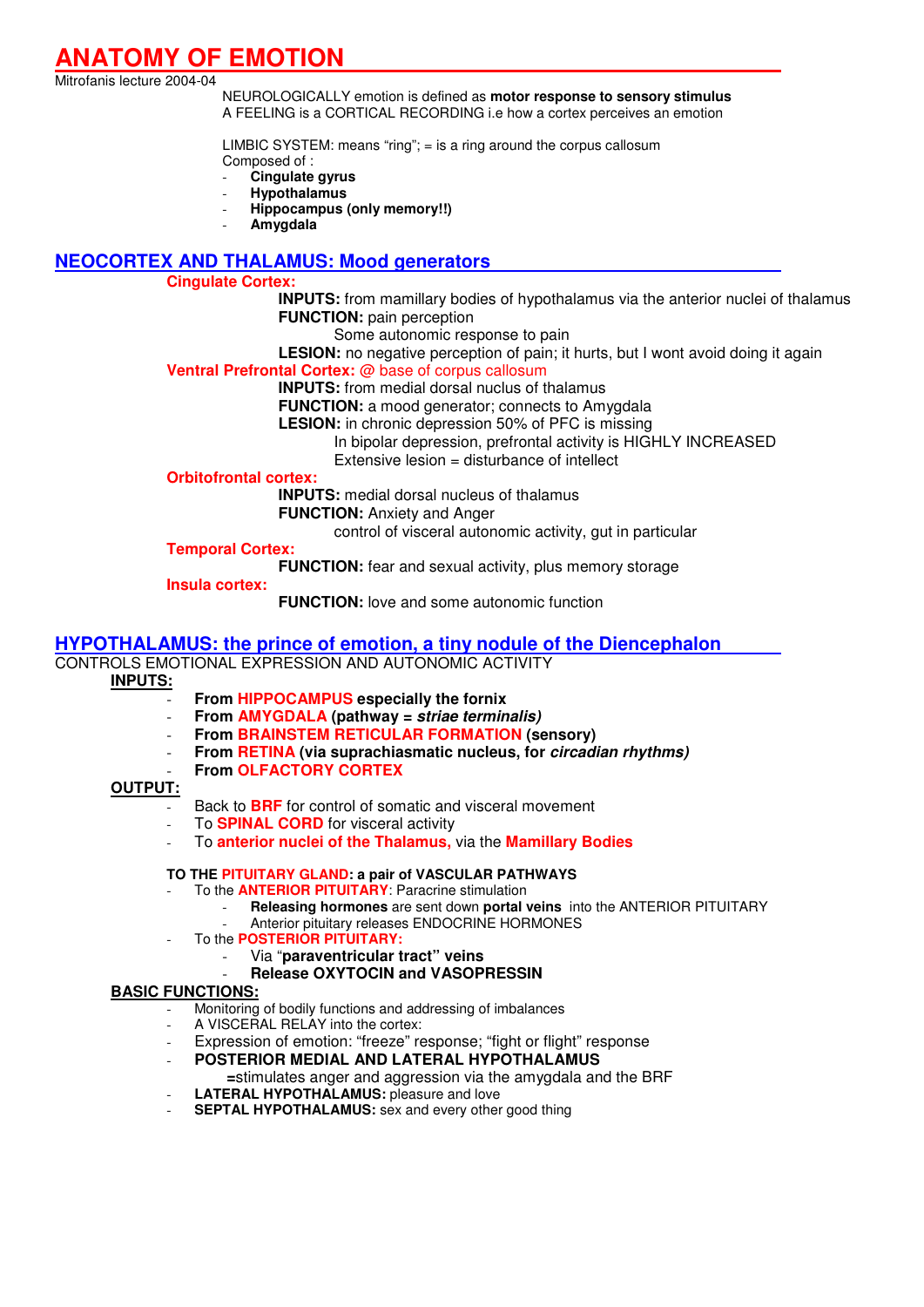# **AMYGDALA: "almond"; the rattle on the tail of the caudate**

#### **INPUTS:**

- **From BRF**
- **From Thalamus**
- **From Septal Hypothalamus**
- **From Hippocampus**
- **From olfactory cortex**

### **FUNCTION:**

- Interface with memory centres: **EMOTIONAL TAGGING OF MEMORY**
- **It is much easier to deposit memories associated with fear or anxiety**
- **Plus,** amygdala also generates **Social Hierarchy Aggression** (chest beating and bellowing)
	- **= is the centre of Social competition**

#### **LESION TO THE AMYGDALA: NO FEAR, NO ANXIETY, NO AGGRESSION.**

- Emotional flatness and emotional amnesia (inability to respond with emotion to painful or pleasurable memories)
- Patients become very **oral**, i.e. prone to examining things with their mouths
- Patients may also become **injuriously sex-crazed**, but with preservation of intellect

# **MOOD DISORDERS: Dx → Hx**

### **Mood is an emotional health state.**

### **MANIA: excessive happiness.**

- **Spectrum of hypomania to Mania with psychotic features** 

- Increased physical activity
- **Euphoria**
- **Irritability**
- **Delusions**
- **Frenzy**
- hallucinations

# **Depression**

**(theory of categories):**

- **Endogenous** (biological abnormality) versus **Reactive** (response of personality to experience) **(theory of continuum):** 

PSYCHOTIC DEPRESSION: one with beliefs which aren't true (delusions)

**BIPOLAR:** need mania +/- depression

**UNIPOLAR:** must have never had a manic episode Melancholic (continuous) vs. Non-melancholic (reactive to life events)

# **DYSTHYMIA**

- **Improper reaction to life events; over-reaction**

**CYCLOTHYMIA: constant instability of reaction** 

# **ADJUSTMENT DISORDER = temporary depression**

# **PSYCH HISTORY:**

- Loss of interest of enjoyment of life
- Duration criteria = over  $2$  weeks
- Diurnal mood variation  $=$  morning depression
- Sleep disturbance= early waking
- Decreased appetite
- Decreased libido
- Decreased concentration
- Amenorrhea
- "RETARDED DEPRESSION" psychomotor slowing
- "DEPRESSIVE STUPOR" sitting, not speaking.
- MASKED DEPRESSION is that which is not expressed
	- (wholly internal)
- PREMORBID PERSONALITY is crucial: what did you do before ?

**To diagnose bipolar disorder, you need MANIA but not necessarily depression (!!)**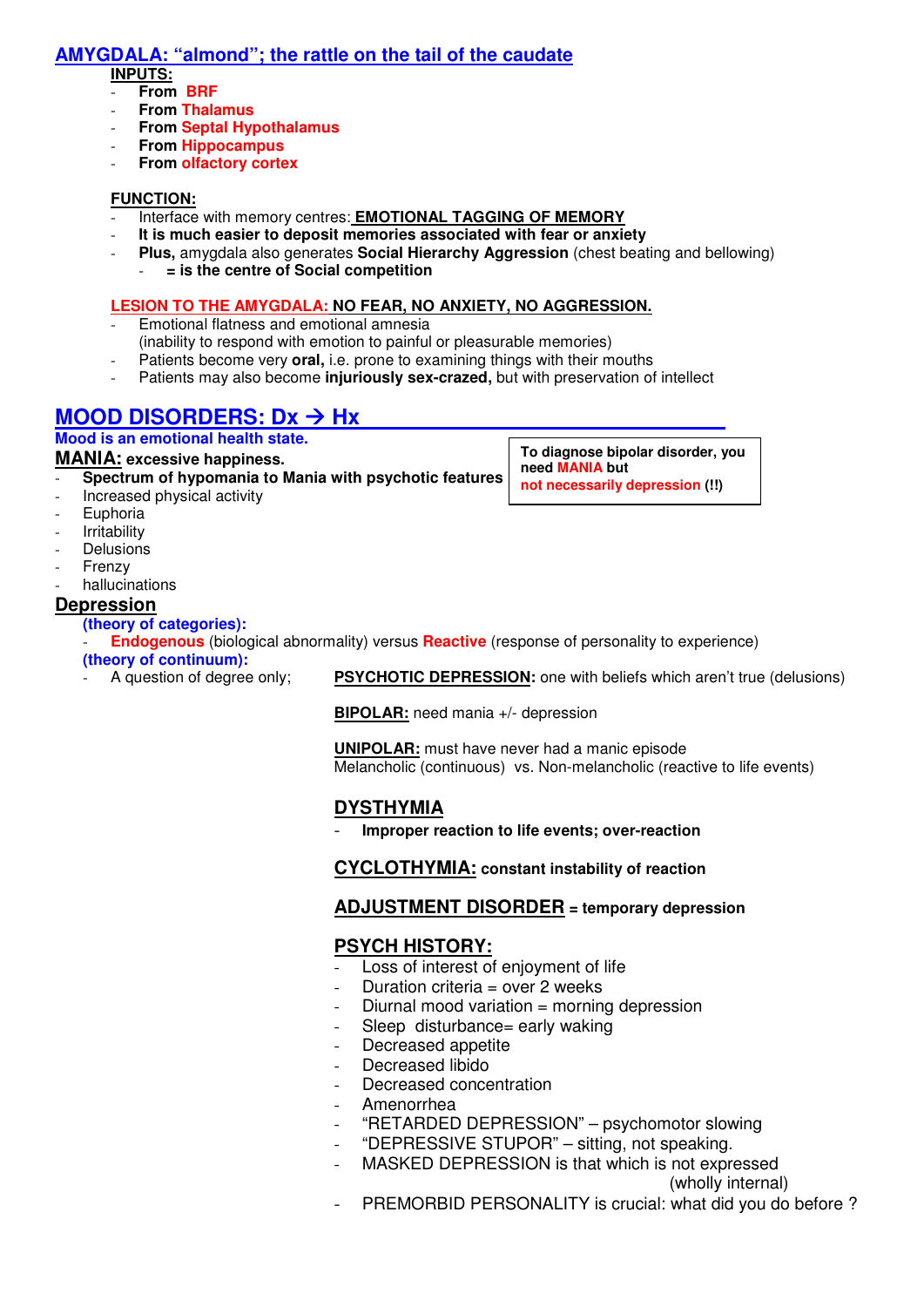